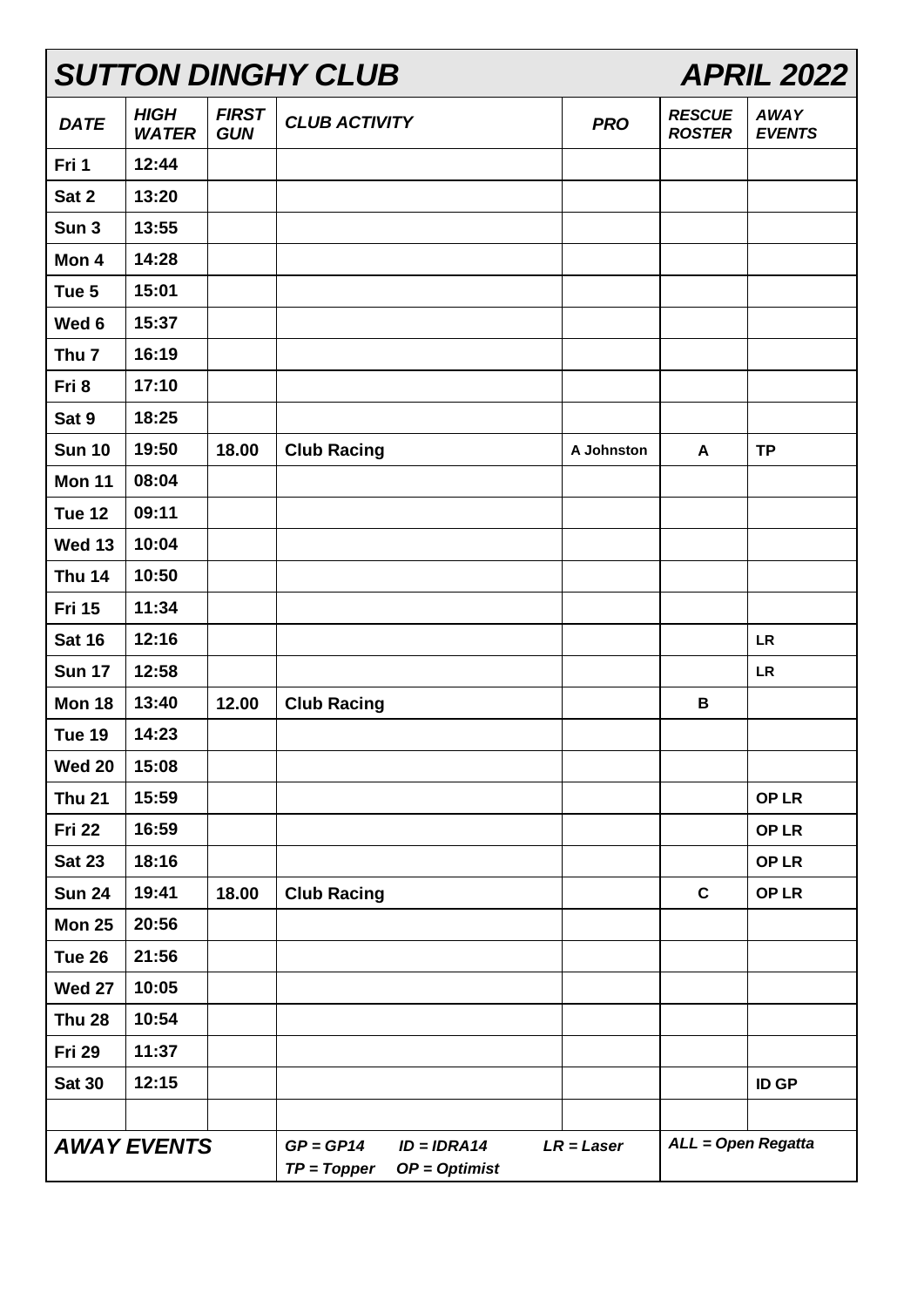| <b>SUTTON DINGHY CLUB</b><br><b>MAY 2022</b> |                             |                            |                                                                                  |                |                                |                              |
|----------------------------------------------|-----------------------------|----------------------------|----------------------------------------------------------------------------------|----------------|--------------------------------|------------------------------|
| <b>DATE</b>                                  | <b>HIGH</b><br><b>WATER</b> | <b>FIRST</b><br><b>GUN</b> | <b>CLUB ACTIVITY</b>                                                             | <b>PRO</b>     | <b>RESCUE</b><br><b>ROSTER</b> | <b>AWAY</b><br><b>EVENTS</b> |
| Sun 1                                        | 12:50                       | 11:00                      | <b>Club Racing</b>                                                               | J Lambkin      | D                              | <b>ID GP</b>                 |
| Mon 2                                        | 13:25                       |                            |                                                                                  |                |                                |                              |
| Tue <sub>3</sub>                             | 13:59                       |                            |                                                                                  |                |                                |                              |
| Wed 4                                        | 14:34                       |                            |                                                                                  |                |                                |                              |
| Thu <sub>5</sub>                             | 15:12                       |                            |                                                                                  |                |                                |                              |
| Fri 6                                        | 15:55                       |                            |                                                                                  |                |                                |                              |
| Sat 7                                        | 16:47                       |                            |                                                                                  |                |                                | <b>LR</b>                    |
| Sun 8                                        | 17:52                       | 16:00                      | <b>Club Racing</b>                                                               | A Johnston     | A                              | <b>TPLR</b>                  |
| Mon 9                                        | 19:07                       |                            |                                                                                  |                |                                |                              |
| <b>Tue 10</b>                                | 20:14                       |                            |                                                                                  |                |                                |                              |
| <b>Wed 11</b>                                | 21:12                       | 19:30                      | <b>Club Racing</b>                                                               |                | В                              |                              |
| <b>Thu 12</b>                                | 22:03                       |                            |                                                                                  |                |                                |                              |
| <b>Fri 13</b>                                | 10:10                       |                            |                                                                                  |                |                                |                              |
| <b>Sat 14</b>                                | 11:00                       |                            |                                                                                  |                |                                |                              |
| <b>Sun 15</b>                                | 11:47                       | 10:30                      | <b>Club Racing, Championship</b>                                                 | J Lambkin      | $\mathbf c$                    |                              |
| <b>Mon 16</b>                                | 12:34                       |                            |                                                                                  |                |                                |                              |
| Tue 17                                       | 18:53                       |                            |                                                                                  |                |                                |                              |
| Wed 18                                       | 14:09                       |                            |                                                                                  |                |                                |                              |
| <b>Thu 19</b>                                | 15:00                       |                            |                                                                                  |                |                                |                              |
| <b>Fri 20</b>                                | 15:55                       |                            |                                                                                  |                |                                |                              |
| <b>Sat 21</b>                                | 16:56                       |                            |                                                                                  |                |                                | OP TP LR GP                  |
| <b>Sun 22</b>                                | 18:08                       | 16:00                      | <b>Club Racing</b>                                                               |                | D                              | OP TP LR GP                  |
| Mon 23                                       | 19:22                       |                            |                                                                                  |                |                                |                              |
| Tue 24                                       | 20:29                       |                            |                                                                                  |                |                                |                              |
| <b>Wed 25</b>                                | 21:26                       | 19:30                      | <b>Club Racing</b>                                                               | A Johnston     | A                              |                              |
| <b>Thu 26</b>                                | 22:15                       |                            |                                                                                  |                |                                |                              |
| <b>Fri 27</b>                                | 22:57                       |                            |                                                                                  |                |                                |                              |
| <b>Sat 28</b>                                | 11:05                       |                            |                                                                                  |                |                                |                              |
| <b>Sun 29</b>                                | 11:46                       | 10:30                      | <b>Club Racing, Championship</b>                                                 | <b>D</b> Dunne | В                              |                              |
| Mon 30                                       | 12:24                       |                            |                                                                                  |                |                                |                              |
| Tue 31                                       | 13:01                       |                            |                                                                                  |                |                                |                              |
|                                              |                             |                            |                                                                                  |                |                                |                              |
| <b>AWAY EVENTS</b>                           |                             |                            | $GP = GP14$<br>$ID = IDRA14$<br>$LR = Laser$<br>$TP = Topper$<br>$OP = Optimist$ |                | <b>ALL = Open Regatta</b>      |                              |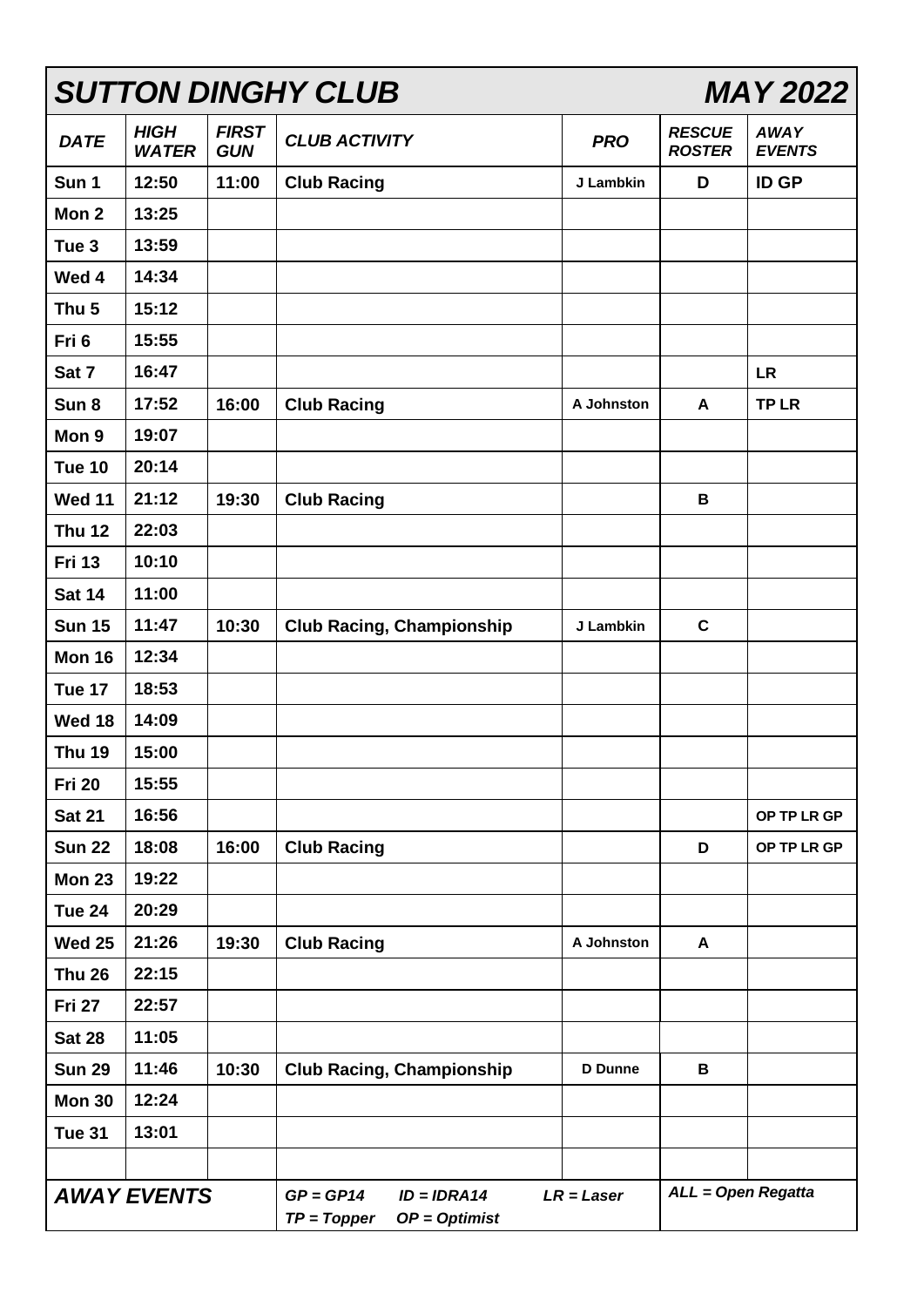| <b>SUTTON DINGHY CLUB</b> |                             |                            |                                                                  |                | <b>JUNE 2022</b>               |                              |  |
|---------------------------|-----------------------------|----------------------------|------------------------------------------------------------------|----------------|--------------------------------|------------------------------|--|
| <b>DATE</b>               | <b>HIGH</b><br><b>WATER</b> | <b>FIRST</b><br><b>GUN</b> | <b>CLUB ACTIVITY</b>                                             | <b>PRO</b>     | <b>RESCUE</b><br><b>ROSTER</b> | <b>AWAY</b><br><b>EVENTS</b> |  |
| Wed 1                     | 13:37                       |                            |                                                                  |                |                                |                              |  |
| Thur <sub>2</sub>         | 14:15                       |                            |                                                                  |                |                                |                              |  |
| Fri 3                     | 14:55                       |                            |                                                                  |                |                                |                              |  |
| Sat 4                     | 15:37                       |                            |                                                                  |                |                                | TP ID                        |  |
| Sun 5                     | 16:25                       | 15:00                      | <b>Club Racing</b>                                               | <b>D</b> Dunne | $\mathbf c$                    | TP ID                        |  |
| Mon 6                     | 17:18                       |                            |                                                                  |                |                                | ID                           |  |
| Tue <sub>7</sub>          | 18:20                       |                            |                                                                  |                |                                |                              |  |
| Wed 8                     | 19:23                       | 19:00                      | <b>Club Racing, Championship</b>                                 | A Johnston     | D                              |                              |  |
| Thu <sub>9</sub>          | 20:23                       |                            |                                                                  |                |                                |                              |  |
| <b>Fri 10</b>             | 21:19                       | 19.30                      | <b>Supervised Sailing</b>                                        |                |                                |                              |  |
| <b>Sat 11</b>             | 09:32                       |                            |                                                                  |                |                                | <b>OP</b>                    |  |
| <b>Sun 12</b>             | 10:29                       | 10:00                      | <b>Club Racing</b>                                               | J Lambkin      | A                              | <b>OP</b>                    |  |
| <b>Mon 13</b>             | 11:24                       |                            |                                                                  |                |                                |                              |  |
| Tue 14                    | 12:16                       |                            |                                                                  |                |                                |                              |  |
| <b>Wed 15</b>             | 13:09                       |                            |                                                                  |                |                                |                              |  |
| <b>Thu 16</b>             | 14:01                       |                            |                                                                  |                |                                |                              |  |
| <b>Fri 17</b>             | 14:54                       |                            |                                                                  |                |                                |                              |  |
| <b>Sat 18</b>             | 15:47                       |                            |                                                                  |                |                                |                              |  |
| <b>Sun 19</b>             | 16:43                       | 15:00                      | <b>Club Racing</b>                                               | <b>D</b> Dunne | B                              |                              |  |
| <b>Mon 20</b>             | 17:43                       | 17.00                      | <b>CRC Group - Buddy Sailing</b>                                 |                |                                |                              |  |
| <b>Tue 21</b>             | 18:46                       |                            |                                                                  |                |                                |                              |  |
| <b>Wed 22</b>             | 19:47                       | 19.30                      | <b>Club Racing, Championship</b>                                 |                | $\mathbf c$                    |                              |  |
| <b>Thu 23</b>             | 20:44                       |                            |                                                                  |                |                                |                              |  |
| <b>Fri 24</b>             | 21:37                       | 19.30                      | <b>Supervised Sailing</b>                                        |                |                                |                              |  |
| <b>Sat 25</b>             | 09:48                       |                            |                                                                  |                |                                |                              |  |
| <b>Sun 26</b>             | 10:36                       | 10:00                      | <b>Club Racing</b>                                               | J Lambkin      | D                              | <b>TP</b>                    |  |
| <b>Mon 27</b>             | 11:21                       |                            |                                                                  |                |                                |                              |  |
| Tue 28                    | 12:02                       |                            |                                                                  |                |                                |                              |  |
| <b>Wed 29</b>             | 12:42                       |                            |                                                                  |                |                                |                              |  |
| <b>Thu 30</b>             | 13:21                       |                            |                                                                  |                |                                |                              |  |
|                           |                             |                            |                                                                  |                |                                |                              |  |
|                           |                             |                            |                                                                  |                |                                |                              |  |
| <b>AWAY EVENTS</b>        |                             |                            | $GP = GP14$<br>$ID = IDRA14$<br>$OP = Optimist$<br>$TP = Topper$ | $LR = Laser$   |                                | ALL = Open Regatta           |  |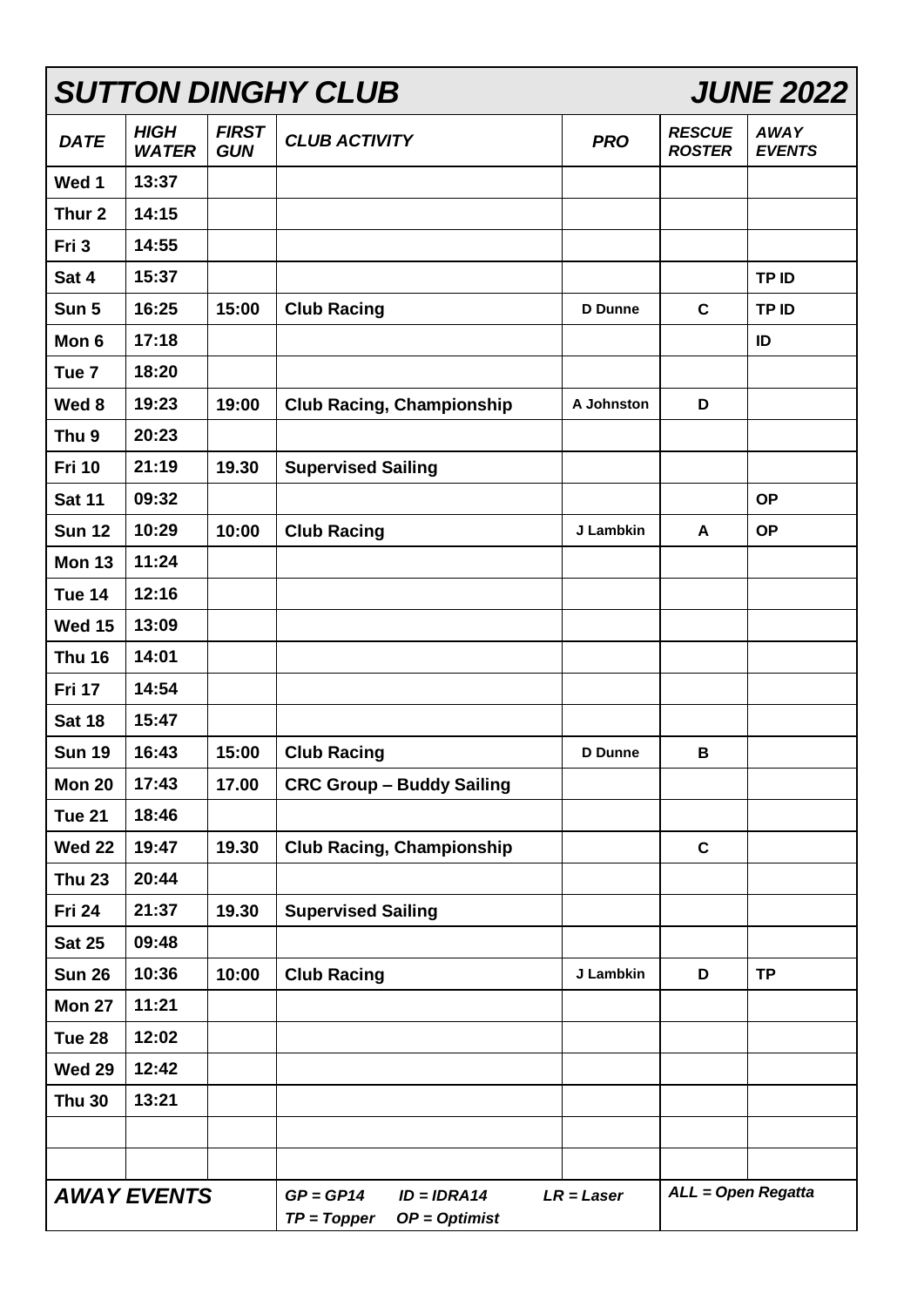| <b>SUTTON DINGHY CLUB</b> |                             |                            |                                                                  |                |                                | <b>JULY 2022</b>             |
|---------------------------|-----------------------------|----------------------------|------------------------------------------------------------------|----------------|--------------------------------|------------------------------|
| <b>DATE</b>               | <b>HIGH</b><br><b>WATER</b> | <b>FIRST</b><br><b>GUN</b> | <b>CLUB ACTIVITY</b>                                             | <b>PRO</b>     | <b>RESCUE</b><br><b>ROSTER</b> | <b>AWAY</b><br><b>EVENTS</b> |
| Fri 1                     | 14:00                       |                            |                                                                  |                |                                | <b>TP</b>                    |
| Sat 2                     | 14:39                       |                            |                                                                  |                |                                | <b>TP LR GP</b>              |
| Sun <sub>3</sub>          | 15:18                       | 14:00                      | <b>Club Racing</b>                                               | J Lambkin      | A                              | <b>TP LR GP</b>              |
| Mon 4                     | 16:00                       |                            |                                                                  |                |                                |                              |
| Tue 5                     | 16:46                       |                            |                                                                  |                |                                |                              |
| Wed 6                     | 17:36                       | 16.30                      | <b>Junior Club Racing</b>                                        |                |                                |                              |
| Thu <sub>7</sub>          | 18:32                       |                            |                                                                  |                |                                |                              |
| Fri 8                     | 19:34                       | 19.00                      | <b>Buddy Sailing</b>                                             |                |                                |                              |
| Sat 9                     | 07:51                       |                            |                                                                  |                |                                | <b>OP</b>                    |
| <b>Sun 10</b>             | 21:40                       | 19.30                      | <b>Club Racing, Championship</b>                                 | <b>D</b> Dunne | B                              | <b>OP</b>                    |
| <b>Mon 11</b>             | 10:06                       |                            |                                                                  |                |                                |                              |
| Tue 12                    | 11:08                       |                            |                                                                  |                |                                |                              |
| <b>Wed 13</b>             | 12:06                       |                            |                                                                  |                |                                |                              |
| <b>Thu 14</b>             | 13:00                       |                            |                                                                  |                |                                |                              |
| <b>Fri 15</b>             | 13:51                       |                            |                                                                  |                |                                |                              |
| <b>Sat 16</b>             | 14:40                       |                            |                                                                  |                |                                | ID                           |
| <b>Sun 17</b>             | 15:29                       | 14:00                      | <b>Club Racing</b>                                               | J Lambkin      | $\mathbf c$                    | <b>ID TP</b>                 |
| <b>Mon 18</b>             | 16:17                       |                            |                                                                  |                |                                |                              |
| Tue 19                    | 17:06                       |                            |                                                                  |                |                                |                              |
| <b>Wed 20</b>             | 17:59                       | 16.30                      | <b>Junior Club Racing</b>                                        |                |                                |                              |
| <b>Thu 21</b>             | 18:55                       |                            |                                                                  |                |                                |                              |
| <b>Fri 22</b>             | 19:55                       | 19.00                      | <b>Supervised Sailing</b>                                        |                |                                |                              |
| <b>Sat 23</b>             | 20:55                       |                            |                                                                  |                |                                | <b>LR</b>                    |
| <b>Sun 24</b>             | 21:50                       | 19.30                      | <b>Club Racing</b>                                               | A Johnston     | D                              | <b>LR</b>                    |
| <b>Mon 25</b>             | 10:12                       |                            |                                                                  |                |                                |                              |
| Tue 26                    | 11:02                       |                            |                                                                  |                |                                |                              |
| <b>Wed 27</b>             | 11:47                       |                            |                                                                  |                |                                |                              |
| <b>Thu 28</b>             | 12:29                       |                            |                                                                  |                |                                |                              |
| <b>Fri 29</b>             | 13:07                       |                            |                                                                  |                |                                |                              |
| <b>Sat 30</b>             | 13:43                       |                            |                                                                  |                |                                | <b>GP</b>                    |
| <b>Sun 31</b>             | 14:19                       | 13.00                      | <b>Club Racing</b>                                               |                | A                              | <b>GP</b>                    |
|                           |                             |                            |                                                                  |                |                                |                              |
| <b>AWAY EVENTS</b>        |                             |                            | $GP = GP14$<br>$ID = IDRA14$<br>$TP = Topper$<br>$OP = Optimist$ | $LR = Laser$   | ALL = Open Regatta             |                              |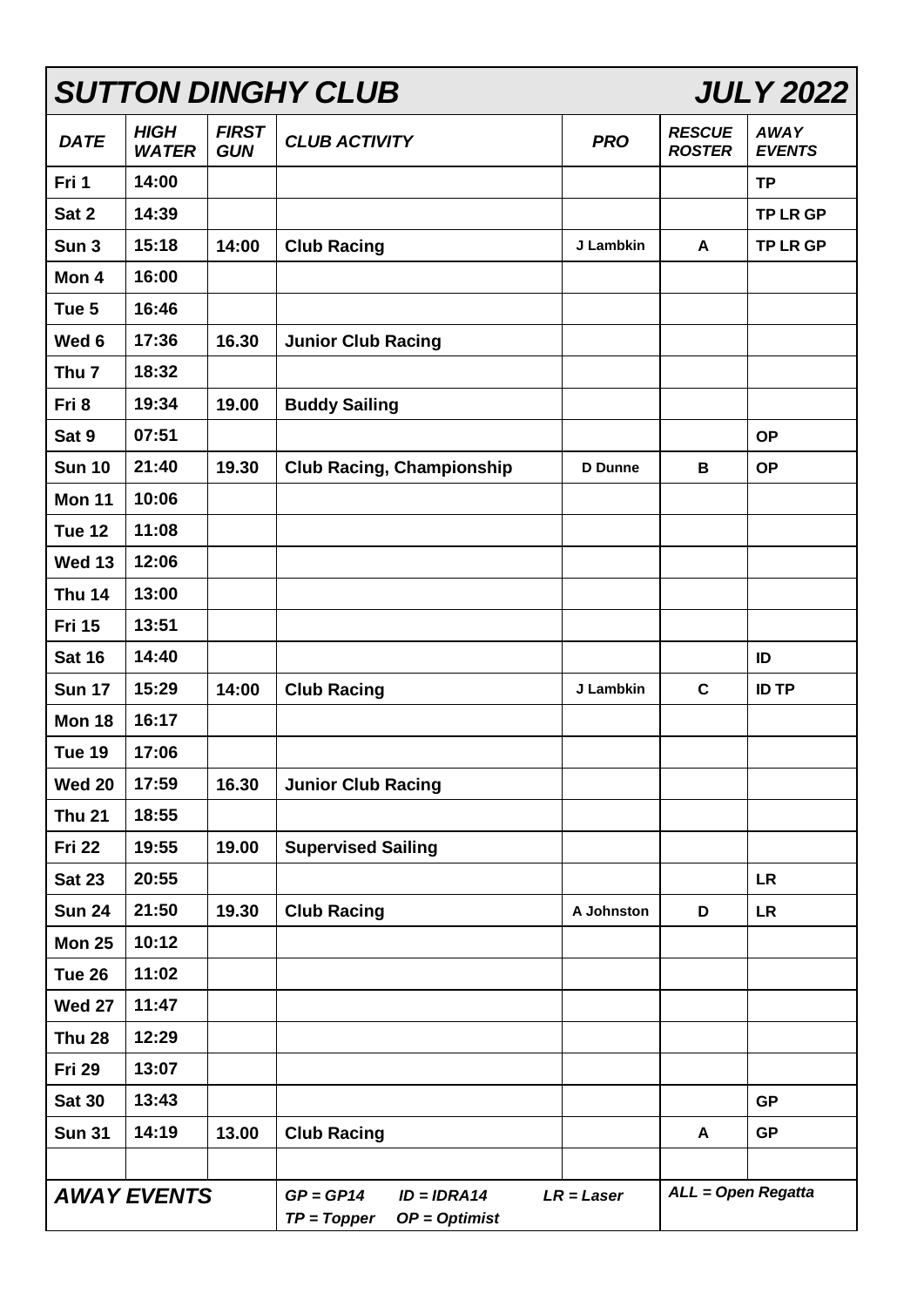|                    | <b>SUTTON DINGHY CLUB</b>   |                            |                                                                                  |            | <b>AUGUST 2022</b>             |                              |  |
|--------------------|-----------------------------|----------------------------|----------------------------------------------------------------------------------|------------|--------------------------------|------------------------------|--|
| <b>DATE</b>        | <b>HIGH</b><br><b>WATER</b> | <b>FIRST</b><br><b>GUN</b> | <b>CLUB ACTIVITY</b>                                                             | <b>PRO</b> | <b>RESCUE</b><br><b>ROSTER</b> | <b>AWAY</b><br><b>EVENTS</b> |  |
| Mon 1              | 14.54                       |                            |                                                                                  |            |                                |                              |  |
| Tue <sub>2</sub>   | 15:31                       |                            |                                                                                  |            |                                |                              |  |
| Wed <sub>3</sub>   | 16:11                       | 16.30                      | <b>Junior Club Racing</b>                                                        |            |                                |                              |  |
| Thu <sub>4</sub>   | 16:56                       |                            |                                                                                  |            |                                |                              |  |
| Fri 5              | 17:50                       | 19.00                      | <b>Buddy Sailing</b>                                                             |            |                                |                              |  |
| Sat 6              | 18:54                       |                            |                                                                                  |            |                                |                              |  |
| Sun 7              | 20:05                       | 18.30                      | <b>Club Racing, Championship</b>                                                 | A Johnston | B                              |                              |  |
| Mon 8              | 21:17                       |                            |                                                                                  |            |                                |                              |  |
| Tue <sub>9</sub>   | 09:55                       |                            |                                                                                  |            |                                |                              |  |
| <b>Wed 10</b>      | 11:01                       |                            |                                                                                  |            |                                |                              |  |
| <b>Thu 11</b>      | 11:58                       |                            |                                                                                  |            |                                | <b>OP</b>                    |  |
| <b>Fri 12</b>      | 12:49                       |                            |                                                                                  |            |                                | <b>OP</b>                    |  |
| <b>Sat 13</b>      | 13:37                       |                            |                                                                                  |            |                                | OP GP                        |  |
| <b>Sun 14</b>      | 14:21                       | 13.00                      | <b>Club Racing</b>                                                               |            | $\mathbf C$                    | OP GP                        |  |
| <b>Mon 15</b>      | 15:02                       |                            |                                                                                  |            |                                | <b>GP</b>                    |  |
| Tue 16             | 15:42                       |                            |                                                                                  |            |                                | <b>GP</b>                    |  |
| <b>Wed 17</b>      | 16:23                       | 16.00                      | <b>Junior Club Racing</b>                                                        |            |                                | <b>GPID</b>                  |  |
| <b>Thu 18</b>      | 17:07                       |                            |                                                                                  |            |                                | <b>LR GP ID</b>              |  |
| <b>Fri 19</b>      | 17:59                       |                            |                                                                                  |            |                                | <b>LR GP ID</b>              |  |
| <b>Sat 20</b>      | 19:00                       |                            |                                                                                  |            |                                | TP LR ID                     |  |
| <b>Sun 21</b>      | 20:13                       | 19.00                      | <b>Club Racing</b>                                                               |            | D                              | <b>TPLR</b>                  |  |
| <b>Mon 22</b>      | 21:18                       |                            |                                                                                  |            |                                |                              |  |
| Tue 23             | 22:11                       |                            |                                                                                  |            |                                |                              |  |
| <b>Wed 24</b>      | 10:44                       |                            |                                                                                  |            |                                |                              |  |
| <b>Thu 25</b>      | 11:29                       |                            |                                                                                  |            |                                |                              |  |
| <b>Fri 26</b>      | 12:08                       |                            |                                                                                  |            |                                |                              |  |
| <b>Sat 27</b>      | 12:44                       |                            | <b>SDC REGATTA</b>                                                               |            | All                            |                              |  |
| <b>Sun 28</b>      | 13:20                       | 12.00                      | <b>Club Racing, Championship</b><br><b>Reserve Date</b>                          |            |                                |                              |  |
| <b>Mon 29</b>      | 13:54                       |                            |                                                                                  |            |                                |                              |  |
| <b>Tue 30</b>      | 14:27                       |                            |                                                                                  |            |                                |                              |  |
| <b>Wed 31</b>      | 15:02                       |                            |                                                                                  |            |                                |                              |  |
| <b>AWAY EVENTS</b> |                             |                            | $GP = GP14$<br>$ID = IDRA14$<br>$LR = Laser$<br>$TP = Topper$<br>$OP = Optimist$ |            | ALL = Open Regatta             |                              |  |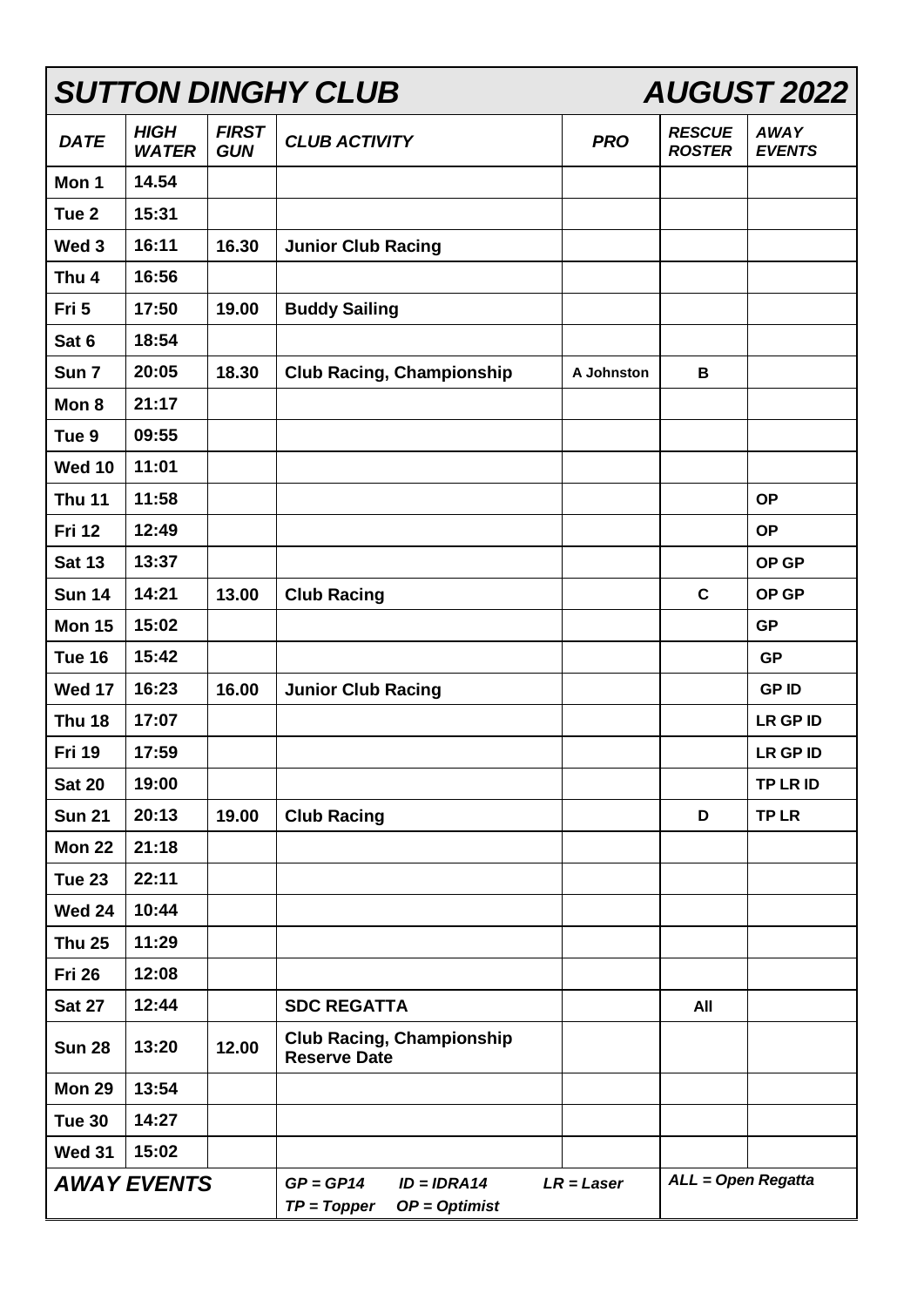| <b>SUTTON DINGHY CLUB</b> |                             |                                                                  |                      |                    | <b>SEPTEMBER 2022</b>          |                              |  |
|---------------------------|-----------------------------|------------------------------------------------------------------|----------------------|--------------------|--------------------------------|------------------------------|--|
| <b>DATE</b>               | <b>HIGH</b><br><b>WATER</b> | <b>FIRST</b><br><b>GUN</b>                                       | <b>CLUB ACTIVITY</b> | <b>PRO</b>         | <b>RESCUE</b><br><b>ROSTER</b> | <b>AWAY</b><br><b>EVENTS</b> |  |
| Thur 1                    | 15:39                       |                                                                  |                      |                    |                                |                              |  |
| Fri 2                     | 16:22                       |                                                                  |                      |                    |                                | ID                           |  |
| Sat 3                     | 17:16                       |                                                                  |                      |                    |                                | ID                           |  |
| Sun 4                     | 18:25                       | 17.00                                                            | <b>Club Racing</b>   | A Johnston         | A                              | ID                           |  |
| Mon 5                     | 19:45                       |                                                                  |                      |                    |                                | ID                           |  |
| Tue <sub>6</sub>          | 21:04                       |                                                                  |                      |                    |                                |                              |  |
| Wed 7                     | 22:11                       |                                                                  |                      |                    |                                |                              |  |
| Thu <sub>8</sub>          | 10:54                       |                                                                  |                      |                    |                                |                              |  |
| Fri 9                     | 11:47                       |                                                                  |                      |                    |                                |                              |  |
| <b>Sat 10</b>             | 12:34                       |                                                                  | <b>BOOK TROPHY</b>   |                    |                                | <b>OP</b>                    |  |
| <b>Sun 11</b>             | 13:15                       | 12.00                                                            | <b>Club Racing</b>   |                    | B                              | <b>OP</b>                    |  |
| <b>Mon 12</b>             | 13:53                       |                                                                  |                      |                    |                                |                              |  |
| <b>Tue 13</b>             | 14:30                       |                                                                  |                      |                    |                                |                              |  |
| <b>Wed 14</b>             | 15:04                       |                                                                  |                      |                    |                                |                              |  |
| <b>Thu 15</b>             | 15:39                       |                                                                  |                      |                    |                                |                              |  |
| <b>Fri 16</b>             | 16:17                       |                                                                  |                      |                    |                                |                              |  |
| <b>Sat 17</b>             | 17:03                       |                                                                  |                      |                    |                                | <b>GP</b>                    |  |
| <b>Sun 18</b>             | 18:05                       | 16.00                                                            | <b>Club Racing</b>   |                    | $\mathbf c$                    | <b>GP</b>                    |  |
| Mon 19                    | 19:24                       |                                                                  |                      |                    |                                |                              |  |
| <b>Tue 20</b>             | 20:38                       |                                                                  |                      |                    |                                |                              |  |
| <b>Wed 21</b>             | 21:40                       |                                                                  |                      |                    |                                |                              |  |
| <b>Thu 22</b>             | 22:28                       |                                                                  |                      |                    |                                |                              |  |
| <b>Fri 23</b>             | 11:03                       |                                                                  |                      |                    |                                |                              |  |
| <b>Sat 24</b>             | 11:41                       |                                                                  | <b>INTER-SCHOOLS</b> |                    | All                            |                              |  |
| <b>Sun 25</b>             | 12:16                       |                                                                  | <b>INTER-SCHOOLS</b> |                    | All                            | <b>TP</b>                    |  |
| Mon 26                    | 12:51                       |                                                                  |                      |                    |                                |                              |  |
| Tue 27                    | 13:25                       |                                                                  |                      |                    |                                |                              |  |
| <b>Wed 28</b>             | 14:00                       |                                                                  |                      |                    |                                |                              |  |
| <b>Thu 29</b>             | 14:35                       |                                                                  |                      |                    |                                |                              |  |
| <b>Fri 30</b>             | 15:15                       |                                                                  |                      |                    |                                |                              |  |
|                           |                             |                                                                  |                      |                    |                                |                              |  |
| <b>AWAY EVENTS</b>        |                             | $GP = GP14$<br>$ID = IDRA14$<br>$TP = Topper$<br>$OP = Optimist$ | $LR = Laser$         | ALL = Open Regatta |                                |                              |  |

 $\blacksquare$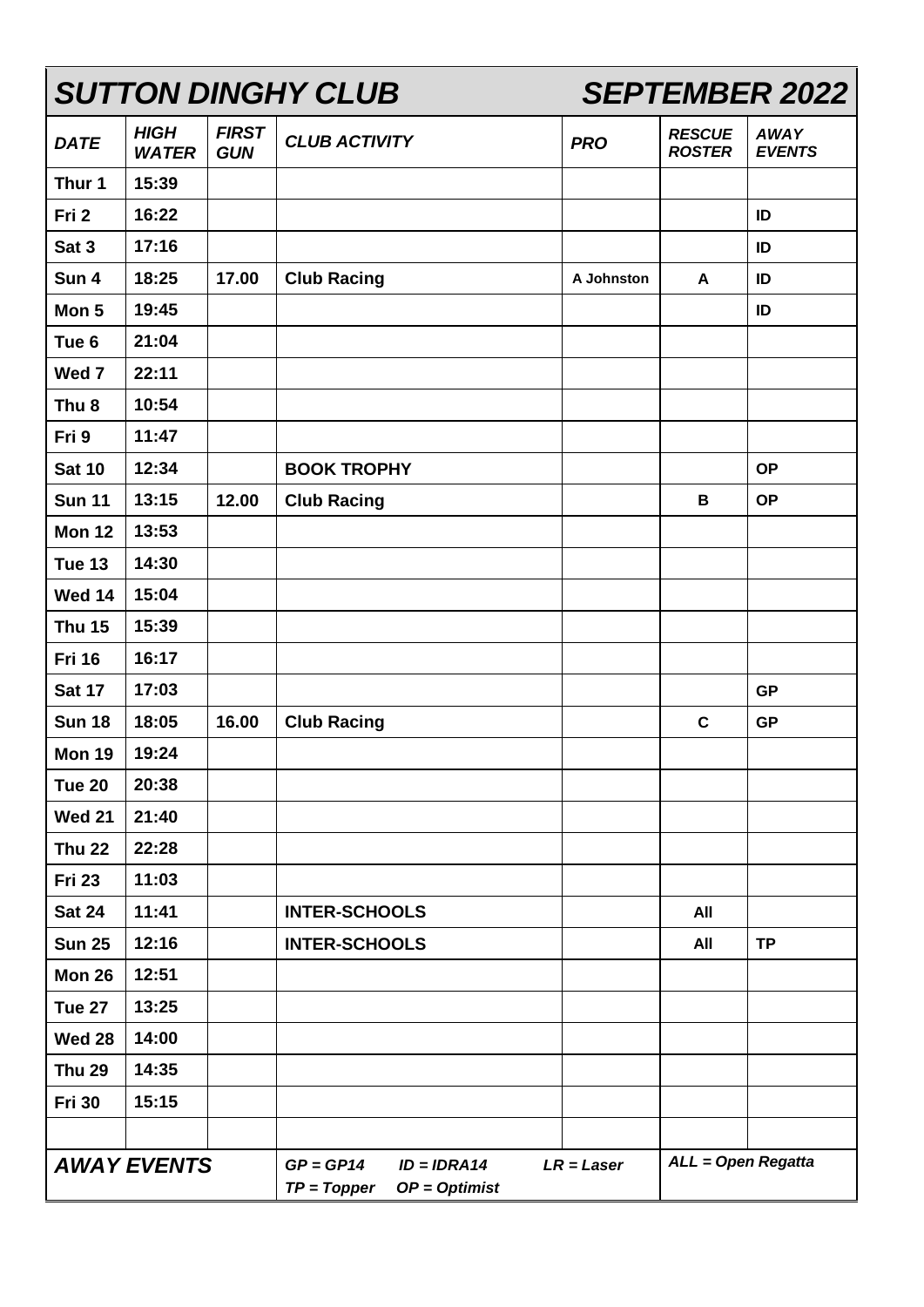| <b>SUTTON DINGHY CLUB</b> |                             |                            | <b>OCTOBER 2022</b>                                              |              |                                |                              |
|---------------------------|-----------------------------|----------------------------|------------------------------------------------------------------|--------------|--------------------------------|------------------------------|
| <b>DATE</b>               | <b>HIGH</b><br><b>WATER</b> | <b>FIRST</b><br><b>GUN</b> | <b>CLUB ACTIVITY</b>                                             | <b>PRO</b>   | <b>RESCUE</b><br><b>ROSTER</b> | <b>AWAY</b><br><b>EVENTS</b> |
| Sat 1                     | 15:58                       |                            |                                                                  |              |                                |                              |
| Sun <sub>2</sub>          | 16:53                       | 15.00                      | <b>Frostbite Series</b>                                          |              | D                              |                              |
| Mon 3                     | 18:07                       |                            |                                                                  |              |                                |                              |
| Tue 4                     | 19:32                       |                            |                                                                  |              |                                |                              |
| Wed 5                     | 20:53                       |                            |                                                                  |              |                                |                              |
| Thur <sub>6</sub>         | 21:57                       |                            |                                                                  |              |                                |                              |
| Fri 7                     | 22:52                       |                            |                                                                  |              |                                |                              |
| Sat 8                     | 11:30                       |                            | <b>All Ireland Sailing C'ship</b>                                |              | All                            |                              |
| Sun 9                     | 12:10                       |                            | All Ireland Sailing C'ship                                       |              | All                            |                              |
| <b>Mon 10</b>             | 12:48                       |                            |                                                                  |              |                                |                              |
| <b>Tue 11</b>             | 13:24                       |                            |                                                                  |              |                                |                              |
| <b>Wed 12</b>             | 13:57                       |                            |                                                                  |              |                                |                              |
| <b>Thu 13</b>             | 14:28                       |                            |                                                                  |              |                                |                              |
| <b>Fri 14</b>             | 15:00                       |                            |                                                                  |              |                                |                              |
| <b>Sat 15</b>             | 15:36                       |                            |                                                                  |              |                                | <b>GP</b>                    |
| <b>Sun 16</b>             | 16:19                       | 15.00                      | <b>Frostbite Series</b>                                          |              | A                              | <b>GP</b>                    |
| <b>Mon 17</b>             | 17:16                       |                            |                                                                  |              |                                |                              |
| Tue 18                    | 18:32                       |                            |                                                                  |              |                                |                              |
| <b>Wed 19</b>             | 19:49                       |                            |                                                                  |              |                                |                              |
| <b>Thu 20</b>             | 20:55                       |                            |                                                                  |              |                                |                              |
| <b>Fri 21</b>             | 21:47                       |                            |                                                                  |              |                                |                              |
| <b>Sat 22</b>             | 10:28                       |                            |                                                                  |              |                                |                              |
| <b>Sun 23</b>             | 11:07                       | 10.00                      | <b>Frostbite Series</b>                                          |              | B                              |                              |
| Mon 24                    | 11:45                       |                            |                                                                  |              |                                |                              |
| <b>Tue 25</b>             | 12:22                       |                            |                                                                  |              |                                |                              |
| <b>Wed 26</b>             | 12:56                       |                            |                                                                  |              |                                |                              |
| <b>Thu 27</b>             | 13:35                       |                            |                                                                  |              |                                |                              |
| Fri 28                    | 14:14                       |                            |                                                                  |              |                                |                              |
| <b>Sat 29</b>             | 14:57                       |                            |                                                                  |              |                                |                              |
| <b>Sun 30</b>             | 14:45                       | 13.00                      | <b>Frostbite Series</b>                                          |              | $\mathbf c$                    |                              |
| <b>Mon 31</b>             | 15:43                       |                            |                                                                  |              |                                |                              |
|                           |                             |                            |                                                                  |              |                                |                              |
| <b>AWAY EVENTS</b>        |                             |                            | $GP = GP14$<br>$ID = IDRA14$<br>$TP = Topper$<br>$OP = Optimist$ | $LR = Laser$ | ALL = Open Regatta             |                              |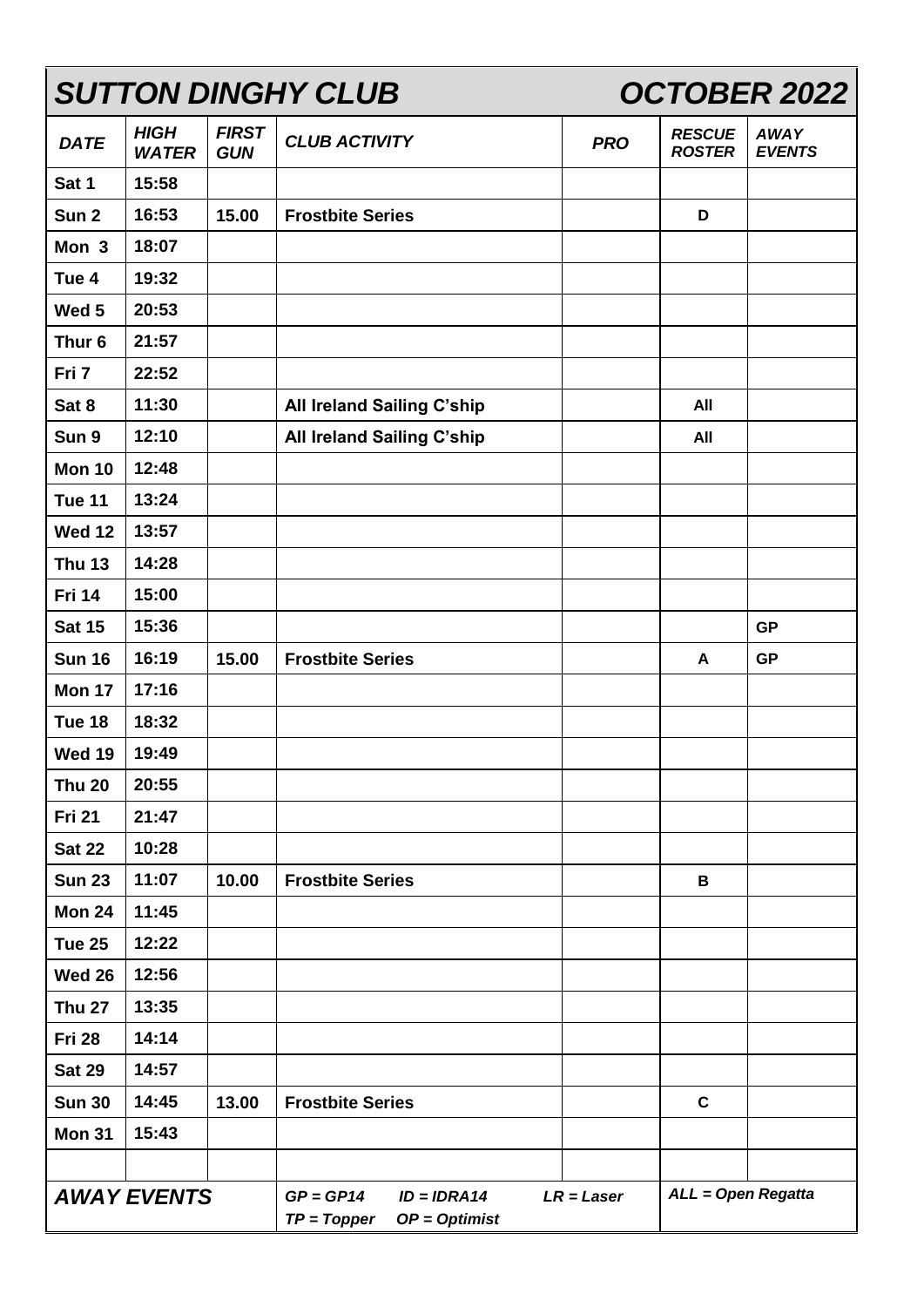| <b>SUTTON DINGHY CLUB</b> |                             |                            | <b>NOVEMBER 2022</b>                                             |              |                                |                              |
|---------------------------|-----------------------------|----------------------------|------------------------------------------------------------------|--------------|--------------------------------|------------------------------|
| <b>DATE</b>               | <b>HIGH</b><br><b>WATER</b> | <b>FIRST</b><br><b>GUN</b> | <b>CLUB ACTIVITY</b>                                             | <b>PRO</b>   | <b>RESCUE</b><br><b>ROSTER</b> | <b>AWAY</b><br><b>EVENTS</b> |
| Tue 1                     | 16:56                       |                            |                                                                  |              |                                |                              |
| Wed <sub>2</sub>          | 18:17                       |                            |                                                                  |              |                                |                              |
| Thur <sub>3</sub>         | 19:34                       |                            |                                                                  |              |                                |                              |
| Fri 4                     | 20:35                       |                            |                                                                  |              |                                |                              |
| Sat 5                     | 09:20                       |                            |                                                                  |              |                                | <b>GP</b>                    |
| Sun 6                     | 10:05                       |                            |                                                                  |              |                                | <b>GP</b>                    |
| Mon 7                     | 10:44                       |                            |                                                                  |              |                                |                              |
| Tue <sub>8</sub>          | 11:20                       |                            |                                                                  |              |                                |                              |
| Wed 9                     | 11:54                       |                            |                                                                  |              |                                |                              |
| <b>Thu 10</b>             | 12:26                       |                            |                                                                  |              |                                |                              |
| <b>Fri 11</b>             | 12:59                       |                            |                                                                  |              |                                |                              |
| <b>Sat 12</b>             | 13:31                       |                            |                                                                  |              |                                |                              |
| <b>Sun 13</b>             | 14:07                       |                            |                                                                  |              |                                |                              |
| <b>Mon 14</b>             | 14:48                       |                            |                                                                  |              |                                |                              |
| Tue 15                    | 15:39                       |                            |                                                                  |              |                                |                              |
| <b>Wed 16</b>             | 16:42                       |                            |                                                                  |              |                                |                              |
| Thu 17                    | 17:52                       |                            |                                                                  |              |                                |                              |
| <b>Fri 18</b>             | 18:59                       |                            |                                                                  |              |                                |                              |
| <b>Sat 19</b>             | 19:57                       |                            | <b>ANNUAL DINNER</b>                                             |              |                                |                              |
| <b>Sun 20</b>             | 20:48                       |                            |                                                                  |              |                                |                              |
| <b>Mon 21</b>             | 21:37                       |                            |                                                                  |              |                                |                              |
| <b>Tue 22</b>             | 10:11                       |                            |                                                                  |              |                                |                              |
| <b>Wed 23</b>             | 10:53                       |                            |                                                                  |              |                                |                              |
| <b>Thu 24</b>             | 11:35                       |                            |                                                                  |              |                                |                              |
| <b>Fri 25</b>             | 12:17                       |                            |                                                                  |              |                                |                              |
| <b>Sat 26</b>             | 13:01                       |                            |                                                                  |              |                                |                              |
| <b>Sun 27</b>             | 13:47                       |                            |                                                                  |              |                                |                              |
| Mon 28                    | 14:39                       |                            |                                                                  |              |                                |                              |
| <b>Tue 29</b>             | 15:37                       |                            |                                                                  |              |                                |                              |
| <b>Wed 30</b>             | 16:42                       |                            |                                                                  |              |                                |                              |
|                           |                             |                            |                                                                  |              |                                |                              |
|                           |                             |                            |                                                                  |              |                                |                              |
| <b>AWAY EVENTS</b>        |                             |                            | $GP = GP14$<br>$ID = IDRA14$<br>$OP = Optimist$<br>$TP = Topper$ | $LR = Laser$ | ALL = Open Regatta             |                              |

 $\blacksquare$